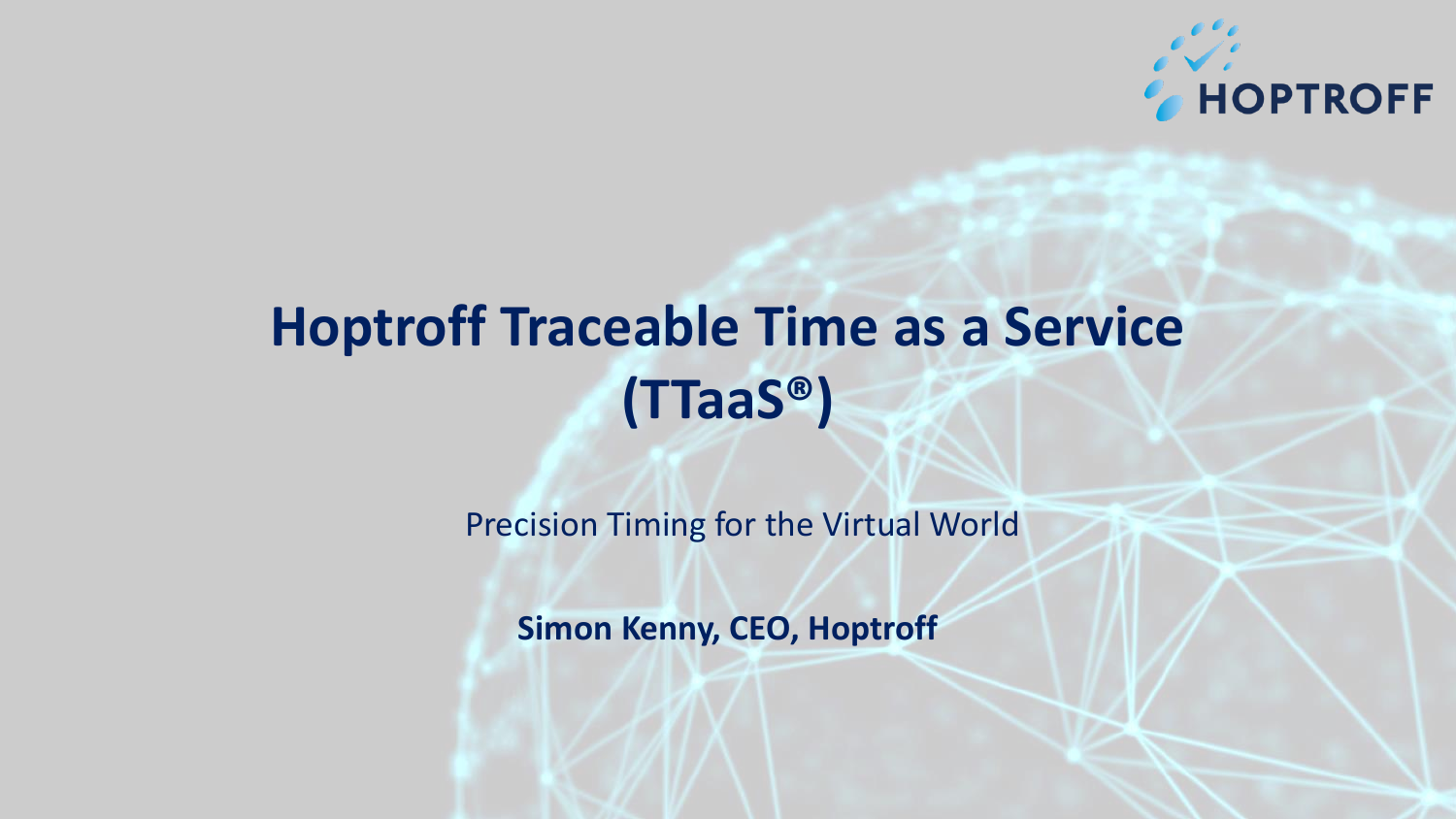### **Traceable Time = Clean Application Timestamps**



- Software applications rely on the local device clock for timing
- If left unsynchronised, device clocks drift fast & slow which means timestamps in applications are frequently wrong, so sequence and interval in application chains will also be wrong
- To generate accurate and traceable timestamps "Clean" application timestamps you need to synchronize device clocks with a trusted source so they can prove they are true
- Traceable Time as a service (TTaaS) provides traceable time as a network service:
	- Network time feed from cloud grandmaster clocks
	- PTP software client that steers the local device clock and keeps logs
	- Application timestamps have a "Clean" sequence and interval –trusted variable for AI to use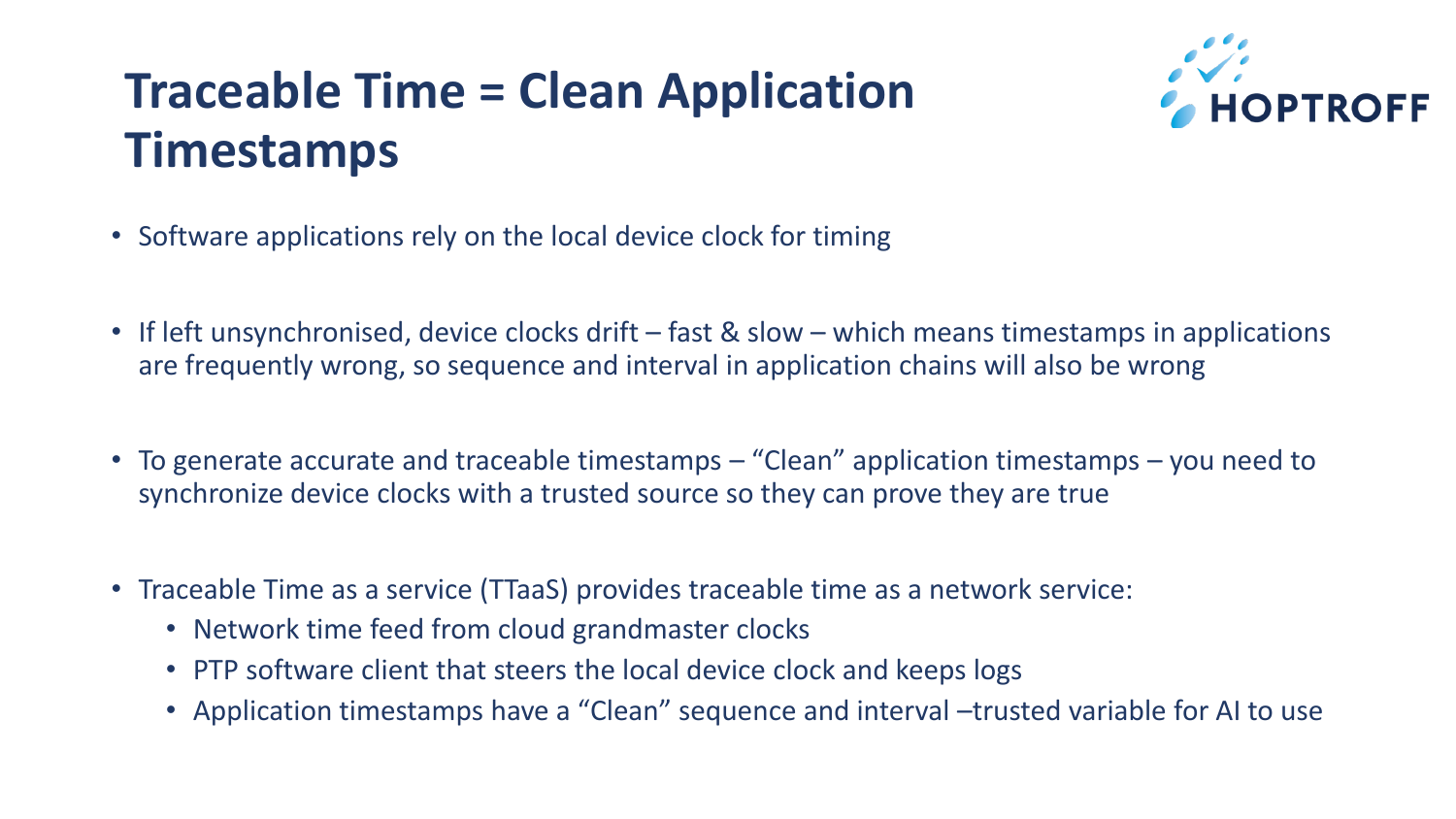### **Hoptroff Global Timing Network**



**Hoptroff TTaaS® Timing Hubs in London, New York and Tokyo enable us to resiliently deliver time to any major data centre in the world**

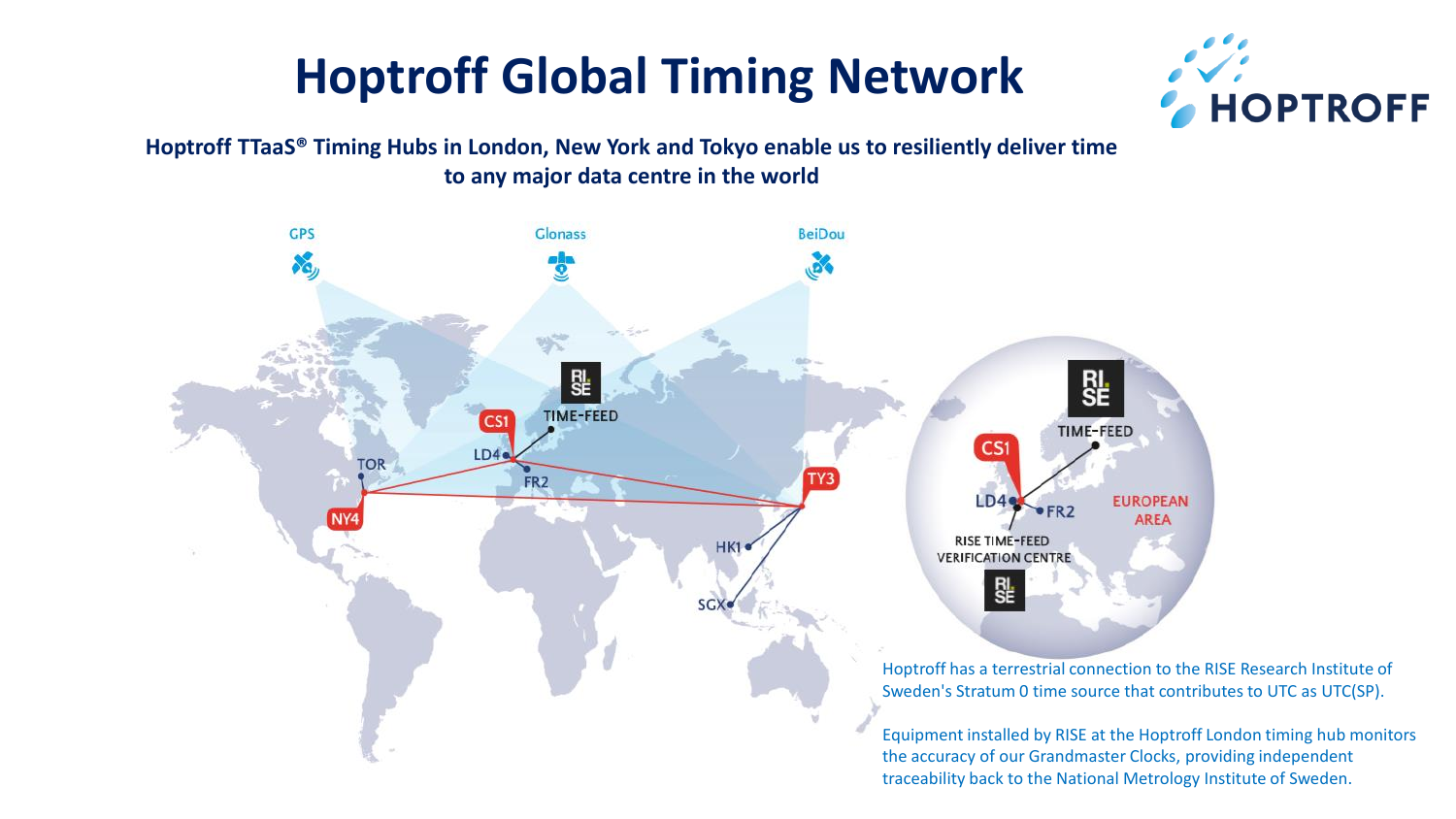#### **What is TTaaS®?**





------------------------

## **Time Suite F Milli 26 Sec 2019**  $0.0$

**Customer Monitoring & Compliance** Time Suite Enterprise integrates with Splunk to enable the customer to manage and monitor performance and to **generate**